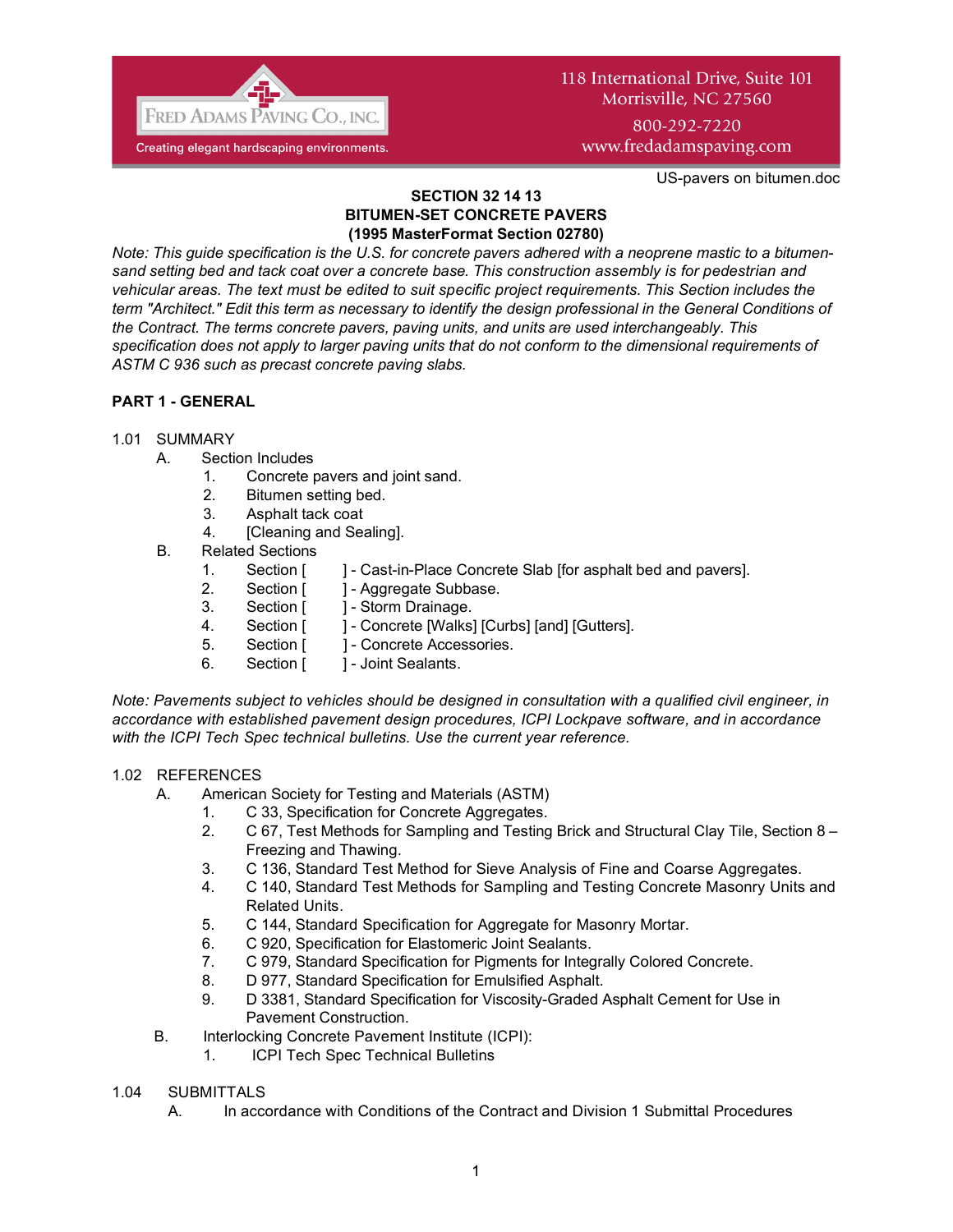

# 118 International Drive, Suite 101 Morrisville, NC 27560

800-292-7220 www.fredadamspaving.com

US-pavers on bitumen.doc

Section.

- B. Manufacturer's drawings and details: Indicate perimeter conditions, relationship to adjoining materials and assemblies, [expansion and control joints,] concrete paver [layout,] [patterns,] [color arrangement,] installation [and setting] details.
- C. Neoprene modified asphalt adhesive product catalog sheets with specifications.
- D. Bituminous setting bed: asphalt cement mix design to be used in the bituminous setting bed conforming to ASTM D 3381.
- E. Sieve analysis per C 136 for sand mixed with bitumen and sand for joints between concrete pavers.
- F. Concrete pavers:
	- 1. [Four] representative full-size samples of each paver type, thickness, color, finish that indicate the range of color variation and texture expected in the finished installation. Color(s) selected by [Architect] [Engineer] [Landscape Architect] [Owner] from manufacturer's available colors.
	- 2. Accepted samples become the standard of acceptance for the work.
	- 3. Test results from an independent testing laboratory for compliance of concrete pavers with ASTM C 936.
	- 4. Manufacturer's certification of concrete pavers by ICPI as having met applicable ASTM standards.
	- 5. Manufacturer's catalog product data, installation instructions, and material safety data sheets for the safe handling of the specified materials and products.
- G. Paver Installation Subcontractor:
	- 1. A copy of Subcontractor's current certificate from the Interlocking Concrete Pavement Institute Concrete Paver Installer Certification program.
	- 2. Job references from projects of a similar size and complexity. Provide Owner/Client/General Contractor names, postal address, phone, fax, and email address.

# 1.04 QUALITY ASSURANCE

- A. Paving Subcontractor Qualifications:
	- 1. Utilize an installer having successfully completed concrete paver installation similar in design, material, and extent indicated on this project.
	- 2. Utilize an installer holding a current certificate from the Interlocking Concrete Pavement Institute Concrete Paver Installer Certification program.
- B. Regulatory Requirements and Approvals: [Specify applicable licensing, bonding or other requirements of regulatory agencies.].
- C. Mock-Ups:
	- 1. Install a  $7$  ft  $\times$  7 ft  $(2 \times 2 \text{ m})$  paver area.
	- 2. Use this area to determine surcharge of the bitumen-sand layer and adhesive, joint sizes, lines, laying pattern(s), color(s) and texture of the job.
	- 3. This area will be used as the standard by which the work will be judged.
	- 4. Subject to acceptance by owner, mock-up may be retained as part of finished work.
	- 5. If mock-up is not retained, remove and properly dispose of mock-up.
- 1.05 DELIVERY, STORAGE & HANDLING
	- A. General: Comply with Division 1 Product Requirement Section.
	- B. Comply with manufacturer's ordering instructions and lead-time requirements to avoid construction delays.
	- C. Delivery: Deliver materials in manufacturer's original, unopened, undamaged containers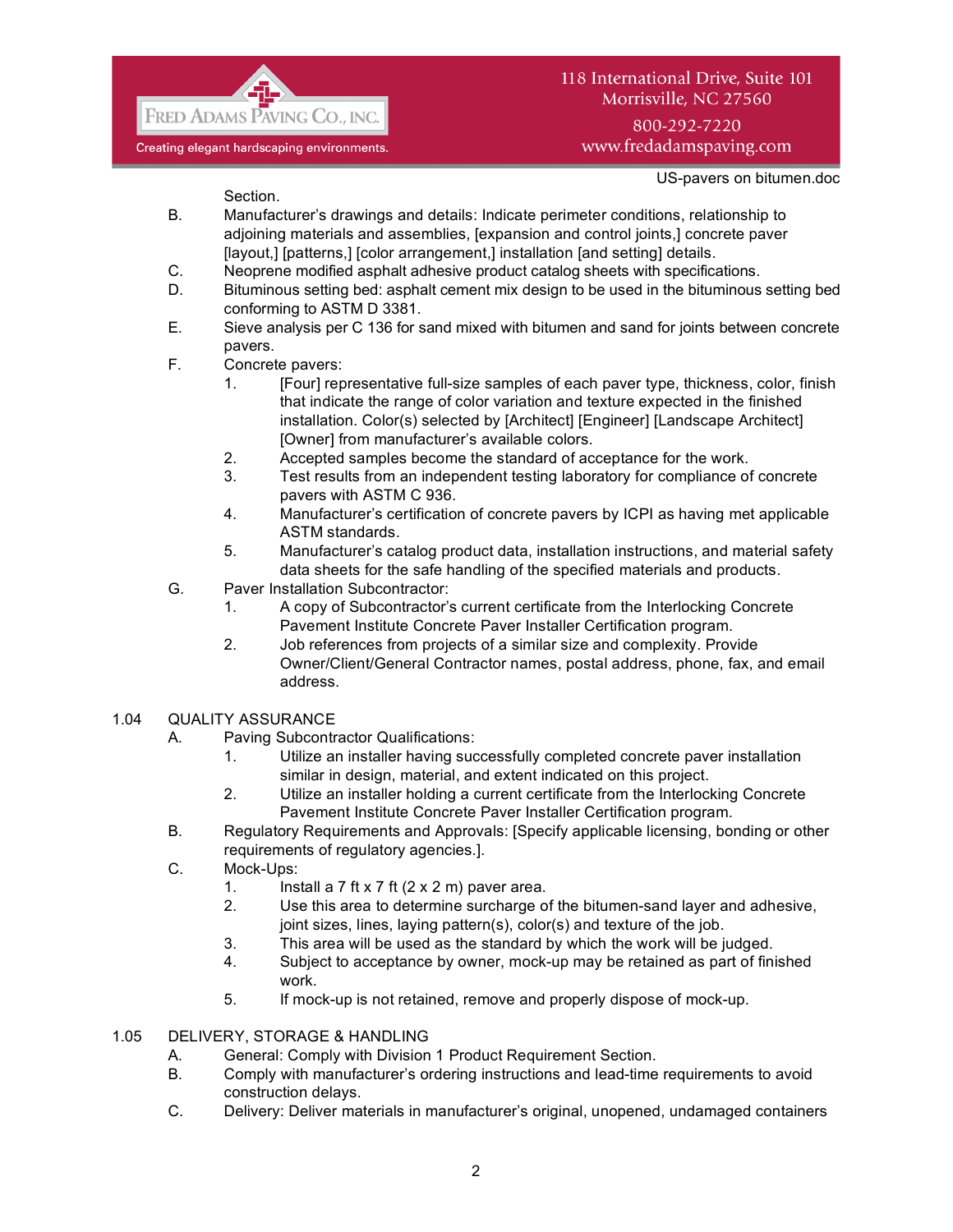

# 118 International Drive, Suite 101 Morrisville, NC 27560

800-292-7220 www.fredadamspaving.com

US-pavers on bitumen.doc

packaging with identification labels intact.

- 1. Coordinate delivery and paving schedule to minimize interference with normal use of buildings adjacent to paving.
- 2. Deliver concrete pavers to the site in steel banded, plastic banded or plastic wrapped packaging capable of transfer by forklift or clamp lift.
- 3. Unload pavers at job site in such a manner that no damage occurs to the product.
- D. Storage and Protection: Store materials protected such that they are kept free from mud, dirt, and other foreign materials. [Store concrete paver cleaners and sealers per manufacturer's instructions.]
	- 1. Cover joint sand with waterproof covering if needed to prevent exposure to rainfall or removal by wind. Secure the covering in place.

# 1.06 PROJECT/SITE CONDITIONS

- A. Environmental Requirements:
	- 1. Do not install bitumen setting bed or pavers during heavy rain or snowfall.
	- 2. Do not install bitumen setting bed and pavers over frozen base materials.
	- 3. Do not install frozen bitumen setting bed materials.
	- 4. Do not install concrete pavers on frozen bitumen setting bed materials.

# 1.07 MAINTENANCE

- A. Extra Materials: Provide [Specify area.] [Specify percentage.] additional material for use by owner for maintenance and repair.
- B. Pavers shall be from the same production run as installed materials.

# **PART 2 PRODUCTS**

- 2.01 INTERLOCKING CONCRETE PAVERS
	- A. Manufacturer: [Specify ICPI member manufacturer name.].
		- 1. Contact: [Specify ICPI member manufacturer contact information.].
	- B. Interlocking Concrete Paver Units, including the following:
		- 1. Paver Type: [Specify name of product group, family, series, etc.].
			- a. Material Standard: Comply with material standards set forth in ASTM C 936.
			- b. Color [and finish]: [Specify color.] [Specify finish].
			- c. Color Pigment Material Standard: Comply with ASTM C 979.

*Note: Concrete pavers may have spacer bars on each unit. Spacer bars are recommended for mechanically installed pavers and for those in heavy vehicular traffic. Manually installed pavers may be installed with or without spacer bars. Verify with manufacturers that overall dimensions do not include spacer bars.*

> d. Size: [Specify.] inches [({Specify.}mm)] x [Specify.] inches [({Specify}mm)] x [Specify.] inches [({Specify.} mm)] thick.

*Note: If 3 1/8 in. (80 mm) thick pavers are specified, their compressive strength test results per ASTM C 140 should be adjusted by multiplying by 1.18 to equate the results to that from 2 3/8 in. (60 mm) thick pavers.*

e. Average Compressive Strength (ASTM C 140): 8000 psi (55 MPa) with no individual unit under 7200 psi (50 MPa).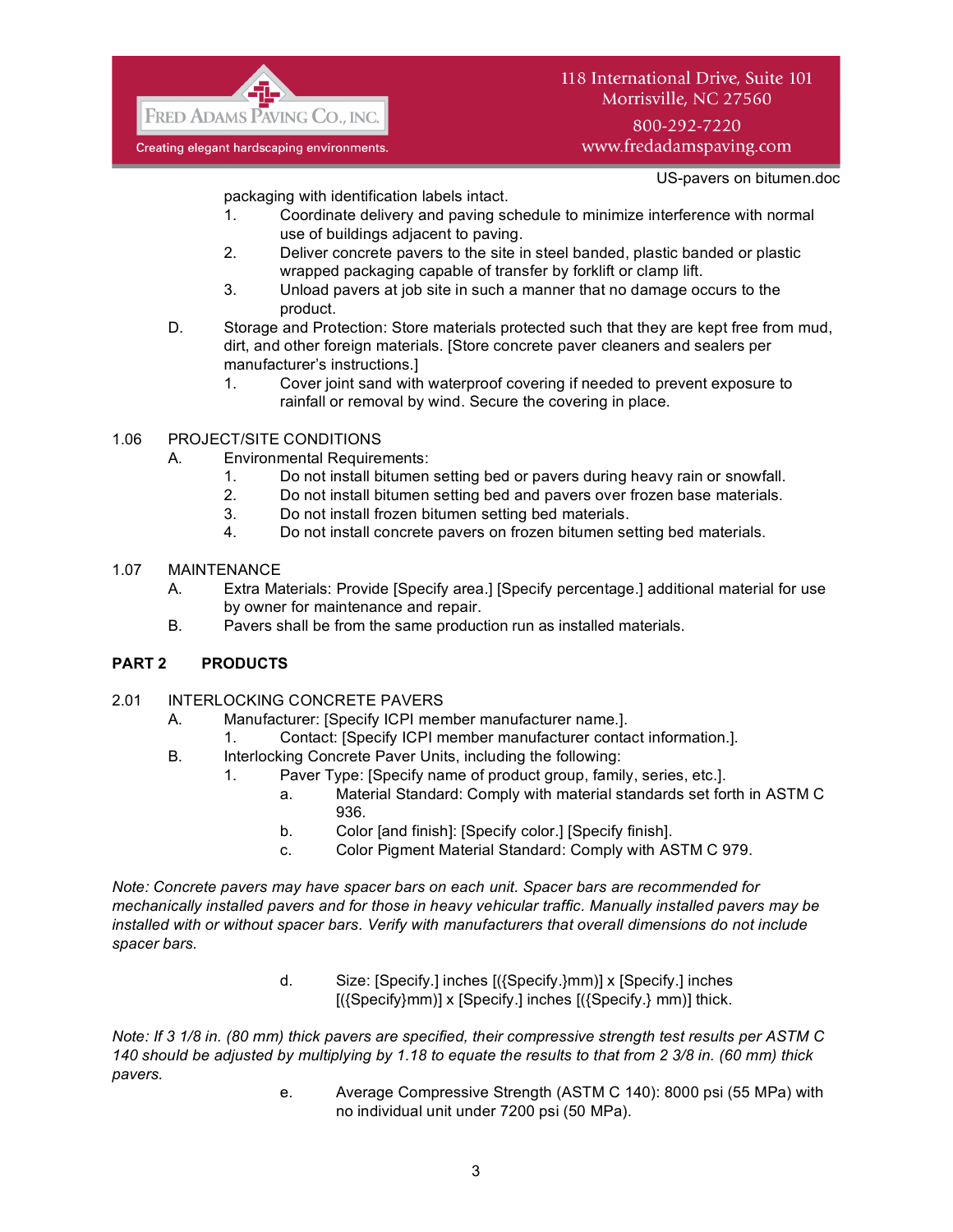

800-292-7220 www.fredadamspaving.com

US-pavers on bitumen.doc

- f. Average Water Absorption (ASTM C 140): 5% with no unit greater than 7%.
- g. Freeze/Thaw Resistance (ASTM C 67): Resistant to 50 freeze/thaw cycles with no greater than 1% loss of material. Freeze-thaw testing requirements shall be waived for applications not exposed to freezing conditions.

# 2.02 PRODUCT SUBSTITUTIONS

A. Substitutions: No substitutions permitted.

#### 2.03 BITUMEN SETTING BED MATERIALS

- A. Primer for base: Anionic asphalt emulsion SS-1h, per ASTM D 977.
- B. Sand for asphalt bed
	- 1. Clean, non-plastic, free from deleterious or foreign matter, symmetrically shaped, natural or manufactured from crushed rock.
	- 2. Do not use limestone screenings, stone dust, or sand in the bedding material that does not conform to the grading requirements.
	- 3. Graded according to ASTM C 136.
	- 4. Bedding Sand Material Requirements: Conform to the grading requirements of ASTM C 33 with modifications as shown in Table 1.

Table 1 Grading Requirements for Bedding Sand ASTM C 33 Sieve Size Percent Passing No. 4 (4.75 mm) 100 No. 8 (2.36 mm) 85 to 100 No. 16 (1.18 mm) 50 to 85 No. 30 (0.600 mm) 25 to 60 No. 50 (0.300 mm) 10 to 30 No. 100 (0.150 mm) 2 to 10 No. 200 (0.075 mm) 2 to 10

- C. Asphalt cement: heated to  $300^{\circ}$  F (150 $^{\circ}$  C), 7% asphalt mixed with 93% sand in batches 145 lbs. (66 kg) asphalt to 1,855 lbs. (840 kg) sand. Exact proportions to be determined by the Contractor.
- D. Neoprene modified asphalt adhesive: Karnak 230 2% neo-asphalt paving block adhesive.
- 2.05 JOINT MATERIALS
	- A. Joint sand: grading for conforming to ASTM C 144.
	- B. Sealant and backer materials: see Section 07920 Joint Sealants.

*Note: Delete article below if cleaners, sealers, and/or joint sand stabilizers are not specified.*

#### 2.06 ACCESSORIES

- A. Provide accessory materials as follows:
	- 1. **ICleaners** [Sealers] [Joint sand stabilizers]
		- a. Material Type and Description: [Specify material type and description.].
		- b. Material Standard: [Specify material standard.].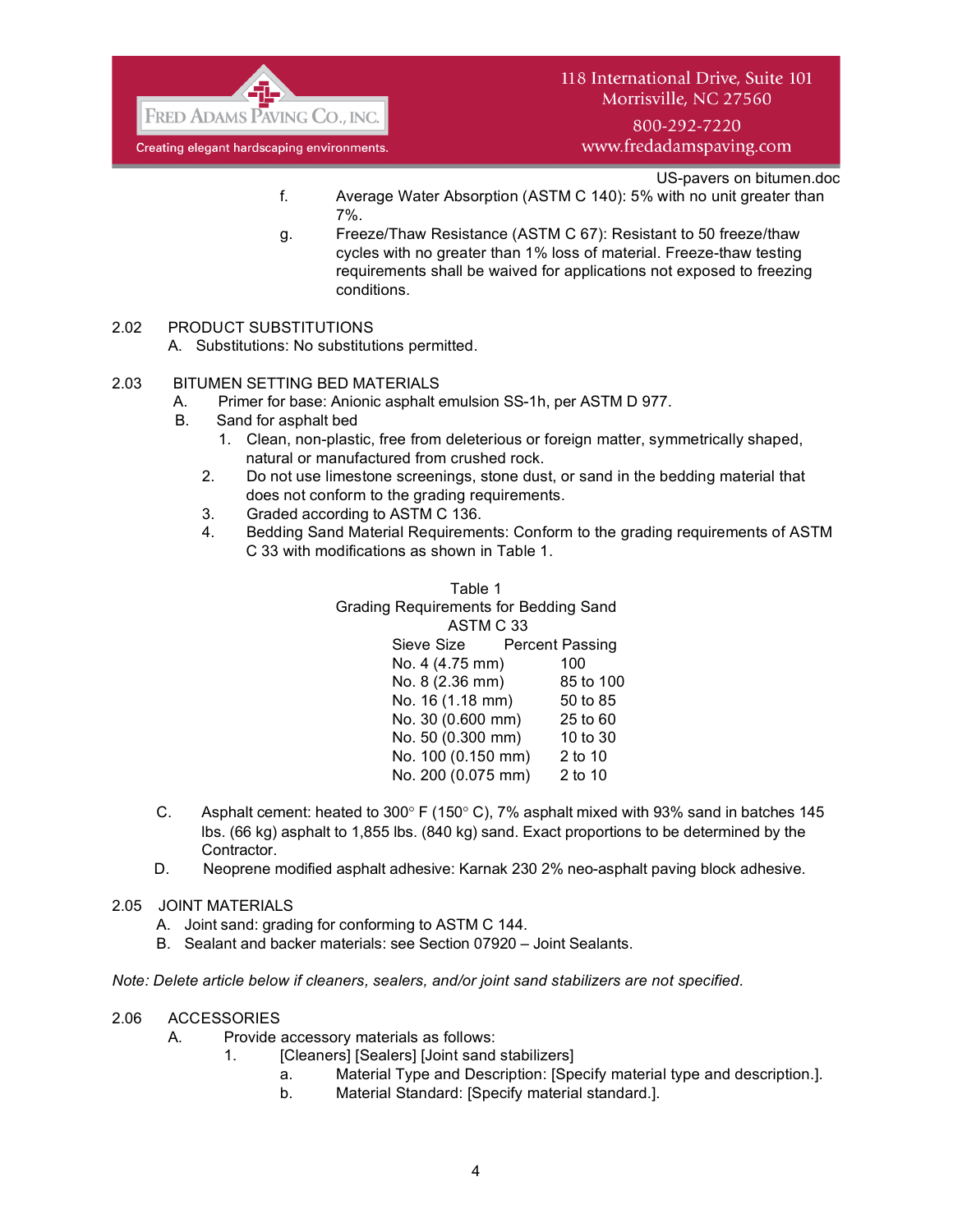

c. Manufacturer: [Specify manufacturer.].

US-pavers on bitumen.doc

#### **PART 3 – EXECUTION**

- 3.01 ACCEPTABLE INSTALLERS
	- A. [Specify acceptable paving subcontractors.].

#### 3.02 EXAMINATION

- A. Acceptance of Site Verification of Conditions:
	- 1. General Contractor shall inspect, accept and certify in writing to the paver installation subcontractor that site conditions meet specifications for the following items prior to installation of interlocking concrete pavers:

*Note: The elevations and surface tolerance of the concrete base determine the final surface elevations of concrete pavers. The paver installation contractor cannot correct deficiencies in the base surface with additional bitumen setting materials or by other means. Therefore, the surface elevations of the base should be checked and accepted by the General Contractor or designated party, with written certification to the paving subcontractor, prior to placing setting bed materials and concrete pavers.*

- a. Verify that concrete base materials, thickness, surface tolerances and elevations conform to specified requirements.
- b. Verify location of [2 in. (50 mm) diameter] weep holes [at 20 ft (7 m)] centers [at lowest elevations] against curbs, walls, or other permanent structures [as indicated on the drawings]. Verify holes filled with washed pea gravel. Provide temporary plugs for holes to prevent ingress of sand-asphalt setting bed or neoprene adhesive during construction. Remove plugs when paving adjacent to drain holes.
- c. Verify that concrete surfaces to receive the bitumen bedding material are free of dust, oil, grease, paint, wax, curing compounds, primer, sealers, form release agents, from cracks over 3/16 in. (5 mm) in width, or any deleterious substances and debris which may prevent or reduce bonding.
- d. Conduct moisture tests to verify that concrete surfaces are cured, free from hydrostatic pressure and having a moisture content of less than 5%.
- e. Verify location, type, and elevations of edge restraints, [concrete collars around] utility structures, and drainage inlets.
- f. Do not proceed with installation of bedding sand and interlocking concrete pavers until base conditions are corrected by the General Contractor or designated subcontractor.

#### 3.03 PREPARATION

- A. Verify base is dry, certified by General Contractor as meeting material, installation and grade specifications.
- B. Verify that base is clean, dry, and ready to accept tack coat, bitumen setting bed, pavers, and imposed loads.

#### 3.04 INSTALLATION

- A. Concrete base preparation
	- 1. Fill any cracks under 3/16 in. (5 mm) wide with mortar.
	- 2. Sweep the surface clean.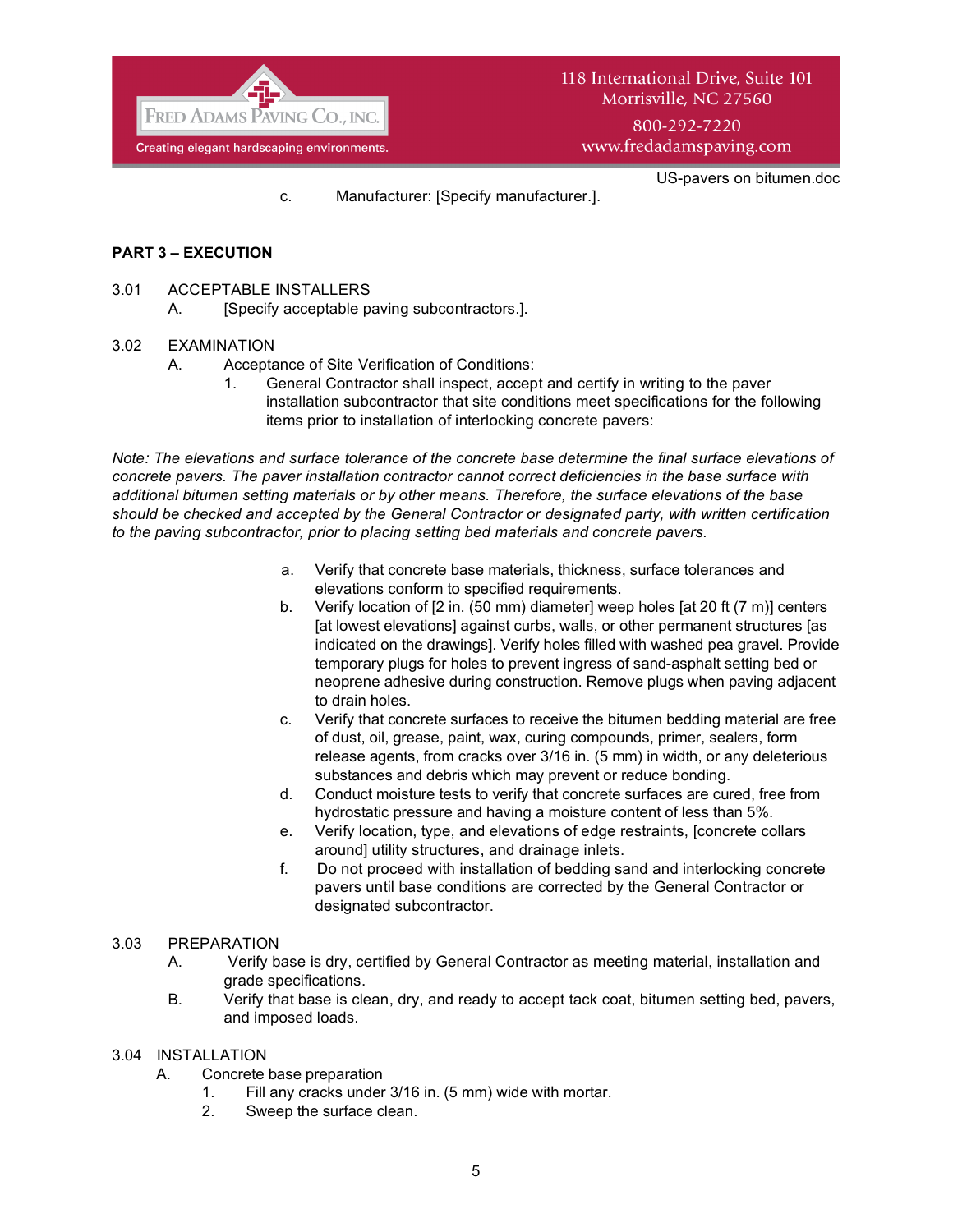

# 118 International Drive, Suite 101 Morrisville, NC 27560 800-292-7220 www.fredadamspaving.com

US-pavers on bitumen.doc

- B. Asphalt primer
	- 1. Apply at a rate of  $\left[\right]$  gal/yd<sup>2</sup> (l/m<sup>2</sup>).
- C. Bituminous setting bed
	- 1. Place in panels between  $\frac{3}{4}$  in. (20 mm) high screed rails spaced approximately 12 ft (4 m). Rake and screed smooth with strike board.
	- 2. Use screed rails to achieve a level setting bed conforming to elevations and slope shown on the drawings. After one panel is complete, advance screed rails to the next position in readiness for screeding adjacent panels with strike board. Fill depressions left from removed screed rails and smooth to height consistent with panel.
	- 3. Place an area in size that will remain at least  $270^{\circ}$  F (130° C) during compaction.
	- 4. Compact the setting bed with a powered roller compactor to an even, nominal thickness of ¾ in. (20 mm) after compaction.
	- 5. Re-heat, fill, and compact low areas with setting bed materials to conform to slope and elevation shown on the drawings.
	- 6. Re-heat, remove, level, and compact setting bed in high areas to conform to slope and elevation shown on the drawings.
	- 7. Irregularities or evenness in the grade of the concrete base surface may be corrected with setting bed materials only with approval by the [Architect].
- D. Neoprene modified asphalt adhesive
	- 1. Apply to cold asphalt setting bed with notched trowel with serrations not exceeding 1/16 in. (2 mm). Do not apply pavers to adhesive until dry skin forms on surface of adhesive.
- E. Concrete pavers
	- 1. Free from dust, dirt, and stains. Do not use soiled, cracked, or broken units.
	- 2. Place paving units firmly onto adhesive with joints not to exceed 1/8 in. (3 mm), or as recommended in manufacturer's literature. Maintain straight pattern lines, joint lines and coursing per the drawings.
	- 3. Cut pavers to fit edges with a masonry saw. No cut paver shall be smaller than 1/3 of a whole unit if exposed to vehicular traffic. Firmly place all edge units on adhesive.
- F. Joint filler and sealant
	- 1. Extend control and structural joints through full depth of paving units. Do not extend joints through bituminous bedding materials from joints in concrete base that control shrinkage cracking.
	- 2. Install joints at all building facades or other vertical surfaces.
	- 3. Install pre-molded joint filler as units are set in bituminous bed. Maintain top of filler 3/8 in. (10 mm) below exposed faces of paving units for insertion of sealant.
	- 4. Install joint sealant per manufacturer's recommendations.
- G. Joint sand
	- 1. After the pavers, joint filler, and sealant are installed, spread dry joint sand and fill joints between the slabs.
	- 2. Sweep surface clean.

# 3.05 FIELD QUALITY CONTROL

*Note: Surface tolerances on flat slopes should be measured with a rigid straightedge. Tolerances on complex contoured slopes should be measured with a flexible straightedge capable of conforming to the complex curves on the pavement surface.*

- A. The final surface tolerance from grade elevations shall not deviate more than  $\pm 3/8$  in. (±10 mm) under a 10 ft (3 m) straightedge.
- B. Check final surface elevations for conformance to drawings.